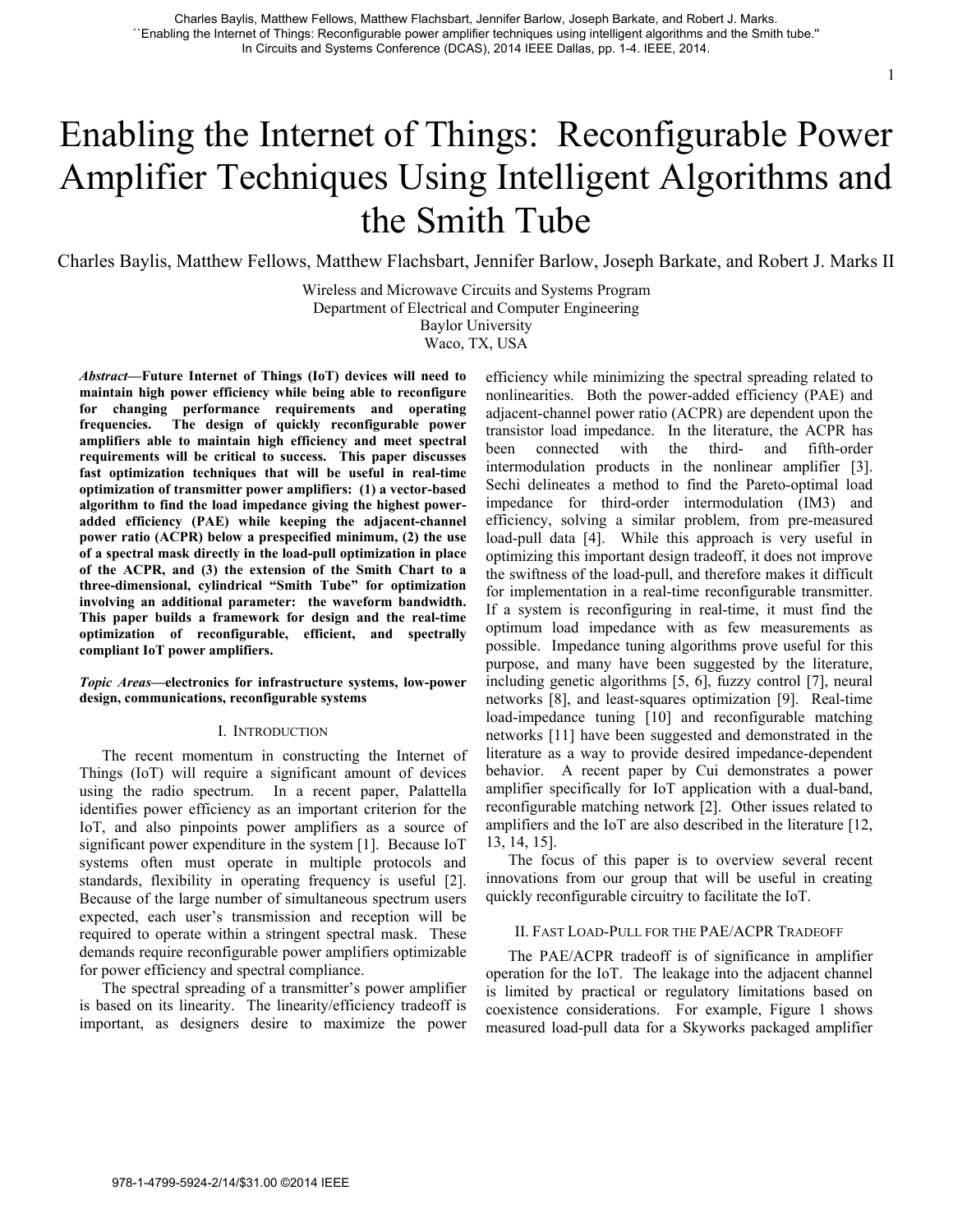excited by a broadband frequency-modulation (FM) signal, where the ACPR is required to be below -27.5 dBc. It is desirable to select the load reflection coefficient  $\Gamma_L$  that maximizes the PAE while constraining the ACPR to lie within the "Acceptable Terminations Region" (possessing ACPR less than a pre-specified maximum) shown in Fig. 1. However, an IoT device cannot spend the time to characterize each state in a full load-pull for "on-the-fly" reconfiguration.

An algorithm created by our group for the purpose of changing power amplifier load impedance in real-time [16] can be applied to reconfiguring IoT power amplifiers. This algorithm allows reconfiguration to precisely optimize PAE while keeping within ACPR requirements in a small number of measurements. Figure 2 shows the basic concept behind this vector-based load-pull search.



Fig. 1. Measured PAE (red) and ACPR (blue) load-pull contours for a Skyworks packaged amplifier with broadband signal excitation. The region of acceptable terminations meeting the PAE and ACPR requirements is shown (similar to [18]).

As explained in [16], the search is conducted using search vectors. A starting value for the load reflection coefficient  $\Gamma_L$ is specified by the user. From this point, two measurements are made at points slightly above and to the right of the candidate on the Smith chart, as shown in Fig. 3. This allows estimation of the PAE gradient and ACPR gradient. The unit vector in the direction of the PAE gradient is given as  $\hat{p}$  and the unit vector opposite to the direction of the ACPR gradient is given as  $\hat{a}$ . The unit-vector bisector between these vectors is  $\hat{b}$ . The next candidate is selected using these vectors and the user-specified search distance  $D_s$ . When the ACPR value is above the acceptable limit, the following equations are used to calculate the vector  $\bar{v}$  to the next candidate [16]:

where

$$
D_a = \frac{D_s \left| ACPR_{meas} - ACPR_{target} \right|}{2 \left| ACPR_{worst} - ACPR_{target} \right|}
$$
 (2)

 $\bar{v} = \hat{a}D_a + \hat{b}D_b$  (1)

and

$$
D_b = \frac{D_s}{2} \frac{|\theta_{meas} - \theta_{target}|}{\theta_{target}}
$$
 (3)



Fig. 2. Schematic of vector-based load-pull search behavior (a) when the ACPR at Candidate 1 is not within limitations and (b) when the ACPR at Candidate 1 is within limitations, reprinted from [12].

 $\theta$  is the angle between  $\hat{b}$  and  $\hat{a}$  and guides the search toward the tradeoff line between PAE and ACPR, or the locus of *Pareto optimum solutions*. On the Pareto optimum locus, the gradients are oppositely directed and  $\theta = \theta_{target} = 90^{\circ}$ . The value of  $ACPR_{target}$  is equal to the ACPR limit imposed based on spectral regulations.

If the ACPR value is within the acceptable limit, the vector to the next candidate is instead given by

$$
\bar{v} = \hat{p}D_a + \hat{b}D_b \tag{4}
$$

The value of  $D_s$  is divided by three when (1) the search is inside the ACPR acceptable region and attempts to leave or (2) the search is inside the ACPR acceptable region and a new candidate point gives a lower value of PAE, as described in [16]. In both of these cases, the search returns to the previous candidate and performs another attempt.



Fig. 3. Measurements to estimate the PAE and ACPR gradients and calculate  $\hat{a}$  and  $\hat{p}$ . Reprinted from [16].

A more detailed presentation of the results from this search algorithm is presented in [16]. Bench-top testing of this new algorithm was performed (the laboratory measurement setup is shown in Fig. 4). It can be seen in Fig. 5 that accurate results are obtained with the fast search, requiring only 17 measurements. The reflection-coefficient value providing the best compromise between PAE and ACPR can be found to high precision with only about 20 measurement queries. This is very useful for real-time optimization, and this technique will also speed the design process, allowing quick performance of load-pull characterization measurements for different power levels, bias settings, and frequencies. This will allow the PA design process to be much more effective and efficient.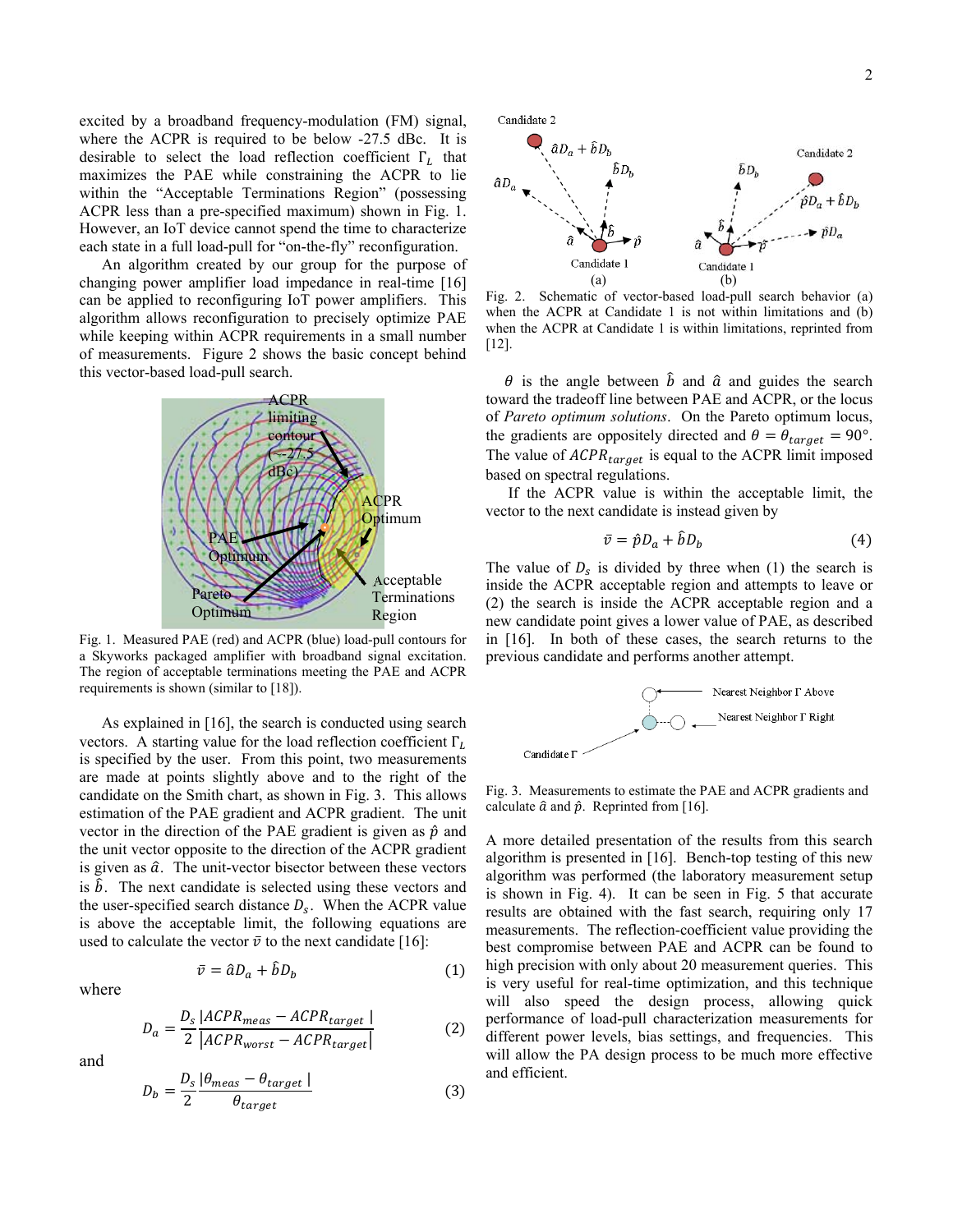

Fig. 4. Measurement test bench



Fig. 5. Sample fast load-pull search results starting from  $\Gamma_L = 0.9$  /-90°, reprinted from [16]. Only 17 measured values of  $\Gamma_L$ were required to find the optimum in this fast load-pull.

# III. FINDING THE LOAD TERMINATION BASED ON SPECTRAL-MASK COMPLIANCE

It may be more useful to examine and optimize the transmitter spectral compliance directly by the spectral mask for the optimization. ACPR, while useful for measuring the linearity of the device, does not provide a concrete indication of spectral mask compliance. We have developed an approach geared toward the real-time optimization of radar transmitters that also applies to the load-pull based design of nonlinear power amplifiers for communications and radar applications alike [17]. The metric  $S_m$ , describing the maximum distance between the spectrum and the spectral mask, can be used rather than ACPR for the linearity optimization [17]:

$$
S_m = \max(s - m) \tag{5}
$$

In this equation, *s* is the power in dBm of the measured power spectrum, and *m* is the power of the spectral mask level in dBm. When the spectrum is in compliance with the spectral mask, the value of  $S_m$  is less than or equal to zero. The vector-based algorithm from the search using PAE and ACPR was adapted to use  $S_m$  instead of ACPR. As in the previous algorithm, this search can find the value of  $\Gamma_L$  providing the highest PAE while meeting spectral mask requirements  $(S_m \leq 0)$  with a small number of measurements. Figure 6 shows measurement results of the PAE-and- $S_m$  load-pull search using the Skyworks amplifier. An optimum was obtained using only 10 measurements, maximizing the PAE while keeping  $S_m$  below zero. This type of load-pull allows an intelligent, measurement-based search that is based *directly* on the spectral mask.



Fig. 6. PAE-and- $S_m$  load-pull measurement search algorithm results starting from  $\Gamma_L = 0$ , reprinted from [17].

# IV. THE SMITH TUBE FOR MATCHING NETWORK AND BANDWIDTH DESIGN

We have demonstrated a design procedure to include both the load reflection coefficient  $\Gamma_L$  and the waveform bandwidth *B* by extending the Smith chart cylindrically into a third dimension. The Smith Tube (Fig. 7), as introduced in [18], provides a three-dimensional search space where these three parameters can be jointly designed.

The vertical axis of the Smith Tube represents the adjustable bandwidth of a waveform. In designing for the IoT, it is often desirable to maximize the bandwidth to increase the data rate. However, PAE and spectral mask (or ACPR) requirements must also be met by the system. Figure 8 shows the design of the Skyworks packaged amplifier load reflection coefficient and bandwidth to find the highest bandwidth where ACPR  $\leq$  -27.5 dBc and PAE  $\geq$  7%, as described in [18]. The optimum is the highest point in the intersection of the PAE and ACPR acceptable regions [18].

### V. CONCLUSIONS

Internet of Things device design requires flexibility to meet changing requirements in power efficiency, data rate, and spectrum performance. This paper shows recently developed algorithms for power amplifier circuit and waveform optimization that could prove useful to reconfigure circuits for IoT transmitters. Recently developed algorithms can quickly optimize multiple conflicting criteria in a realtime reconfigurable power amplifier with a small number of measurements. Joint PAE/ACPR optimizations, a spectral mask metric, and the Smith Tube are useful tools for real-